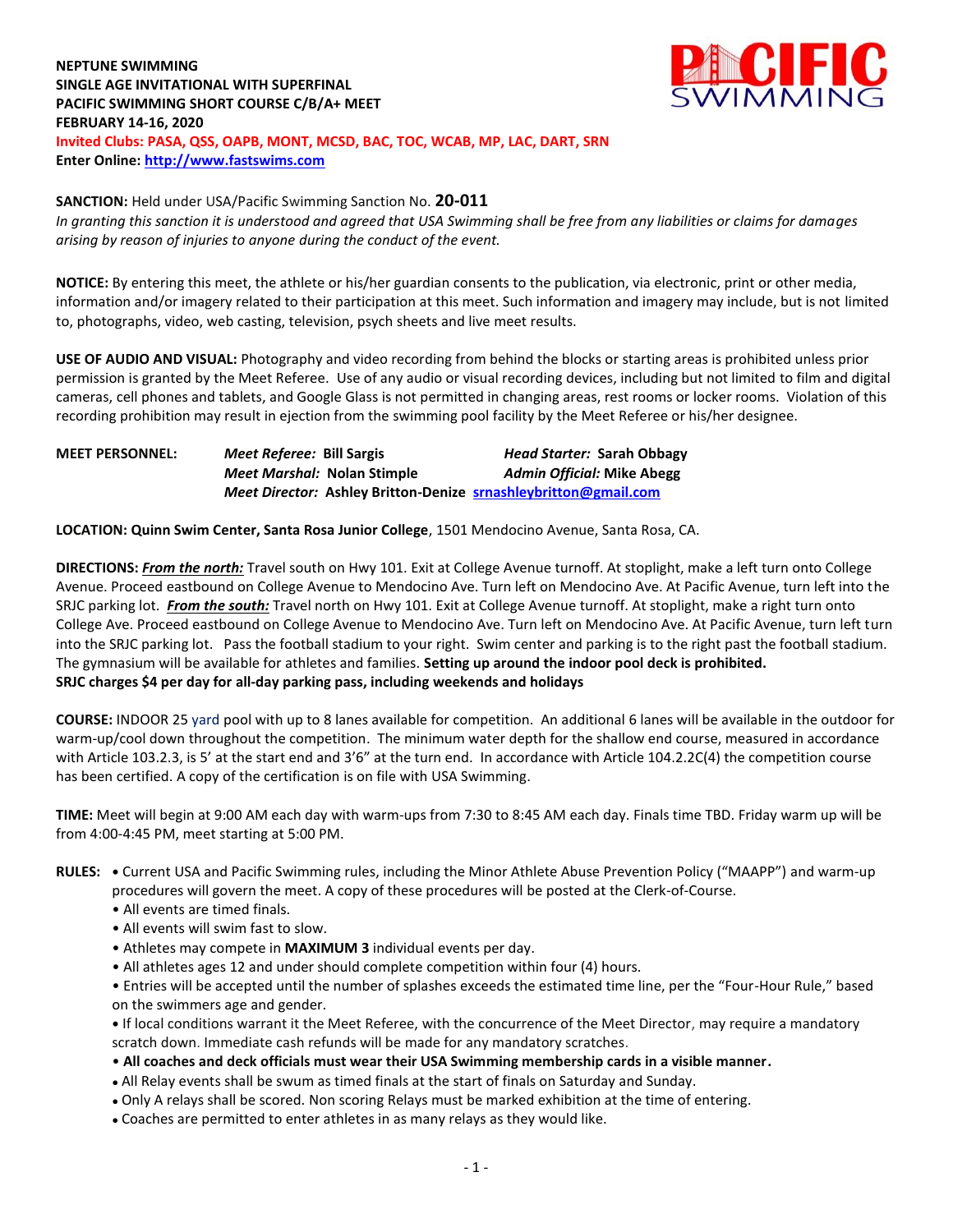• Athletes in the 500 Freestyle shall provide their own timers and lap counters and those in the 400 IM shall provide their own timers. These events shall be swum alternating heats of girls and boys or seeded combining girls and boys. Minimum time standard shall be met for the 500 Freestyle and 400 IM. Entry times for the 500 Freestyle and 400 IM which cannot be proven using the Pacific Swimming database may be verified by a complete set of meet results or verified by the athlete's coach. Please contact the Meet Director AND Meet Referee. (Refer to Pacific Swimming Rule 4A2)

- Prelims shall be swum in combined ages.
- Finals for Super Final events shall have 5 heats. The Super Final heat will include the top 8 athletes regardless of age.
- The following events will have a Super Final 9, 10, 13, 14, 17, 18, 27, 28, 31, 32, 41, 42, 49, 50.

• Preceding the Super Final for events 9, 10, 13, 14, 17, 18, 27, 28, 31, 32, 41, 42, 49, 50 will be a top 8 heat of the remaining 10 year olds and under, a top 8 heat of the remaining 11 year olds, a top 8 heat of the remaining 12 year olds, a top 8 heat of the remaining 13 year olds, and a top 8 heat of the remaining 14 year olds.

## ● **10 and unders will NOT be competing in a Super Final.**

• Athletes may enter both 500y free and 400y IM.

**ATTENTION HIGH SCHOOL ATHLETES (February through May):** If you are a high school athlete in season, you need to be Unattached from this meet. It is the athlete's responsibility to be Unattached from this meet. You can un-attach at the meet if necessary. This does not apply to athletes swimming under the rules of the Nevada Interscholastic Activities Association (NIAA).

**UNACCOMPANIED ATHLETES:** Any USA Swimming athlete-member competing at the meet must be accompanied by a USA Swimming member-coach for the purposes of athlete supervision during warm-up, competition and warm-down. If a coach-member of the athlete's USA Swimming Club does not attend the meet to serve in said supervisory capacity, it is the responsibility of the athlete or the athlete's legal guardian to arrange for supervision by a USA Swimming member-coach. The Meet Director or Meet Referee may assist the athlete in making arrangements for such supervision; however, it is recommended that such arrangements be made in advance of the meet by the athlete's USA Swimming Club Member-Coach.

**RACING STARTS:** Athletes must be certified by a USA Swimming member-coach as being proficient in performing a racing start, or must start the race in the water. It is the responsibility of the athlete or the athlete's legal guardian to ensure compliance with this requirement.

**RESTRICTIONS:** • Smoking and the use of other tobacco products is prohibited on the pool deck, in the locker rooms, in spectator

- seating, on standing areas and in all areas used by athletes, during the meet and during warm-up periods.
- Sale and use of alcoholic beverages is prohibited in all areas of the meet venue.
- No glass containers are allowed in the meet venue.
- No propane heater is permitted except for snack bar/meet operations.
- All shelters must be properly secured.
- Deck Changes are prohibited.

• Destructive devices, to include but not limited to, explosive devices and equipment, firearms (open or concealed), blades, knives, mace, stun guns and blunt objects are strictly prohibited in the swimming facility and its surrounding areas. If observed, the Meet Referee or his/her designee may ask that these devices be stored safely away from the public or removed from the facility. Noncompliance may result in the reporting to law enforcement authorities and ejection from the facility. Law enforcement officers (LEO) are exempt per applicable laws.

 Operation of a drone, or any other flying apparatus, is prohibited over the venue (pools, athlete/coach areas, spectator areas and open ceiling locker rooms) any time athletes, coaches, officials and/or spectators are present.

**ELIGIBILITY:** • Athletes must be current members of USA Swimming and enter their name and registration number on the meet entry card as they are shown on their Registration Card. If this is not done, it may be difficult to match the athlete with the registration and times database. The meet host will check all athlete registrations against the SWIMS database and if not found to be registered, the Meet Director shall accept the registration at the meet (a \$10 surcharge will be added to the regular registration fee). Duplicate registrations will be refunded by mail.

• Entries with **"NO TIME" will be REJECTED. Coach verified times will be accepted.**

• Entry times submitted for this meet may be checked against a computer database and may be changed in accordance with Pacific Swimming Entry Time Verification Procedures.

• Disabled athletes are welcome to attend this meet and should contact the Meet Director or Meet Referee regarding any special accommodations on entry times and seeding per Pacific Swimming policy.

• The athlete's age will be the age of the athlete on the first day of the meet.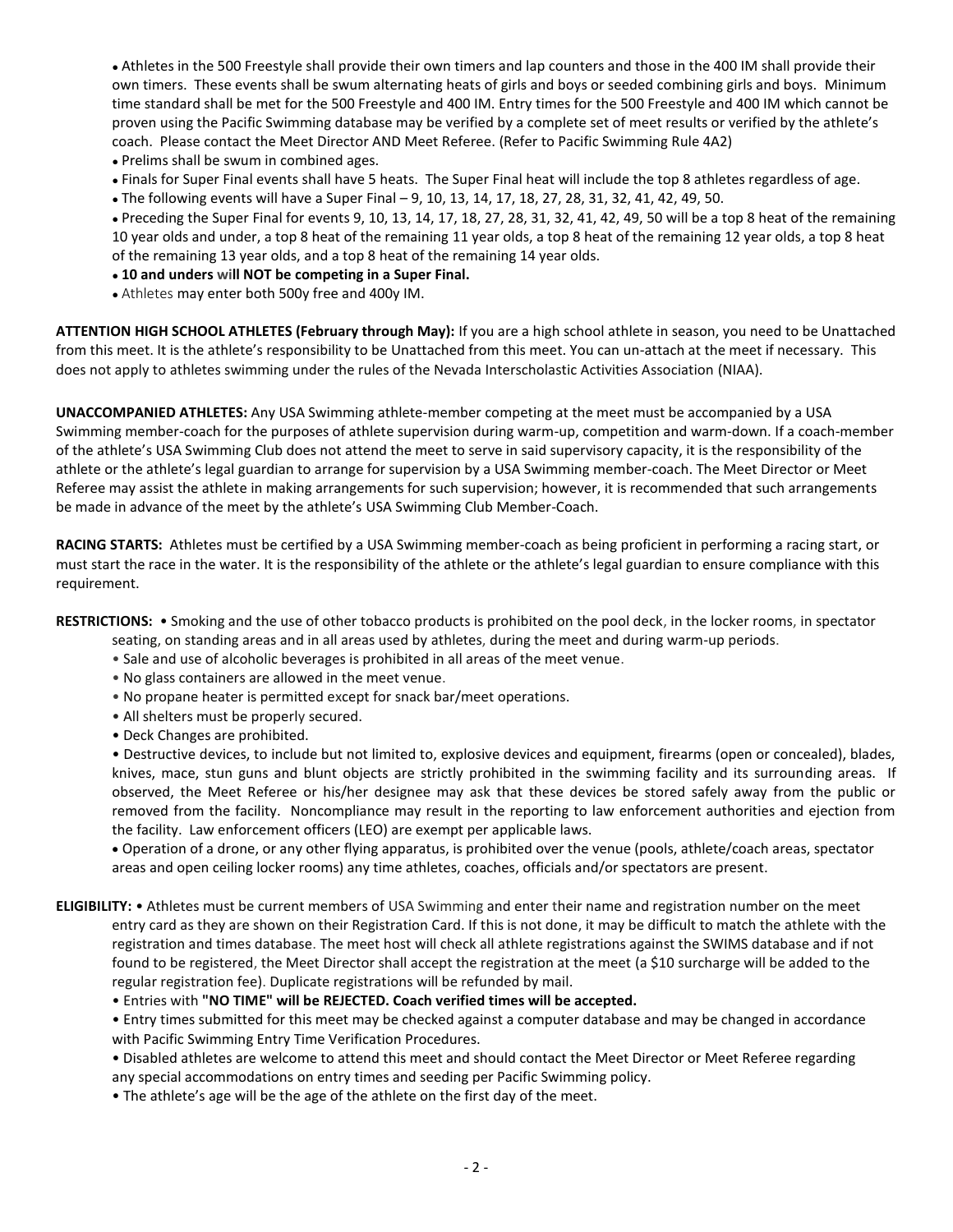• **All athletes must meet a minimum of 2017-2020 USA Swimming Single Age Group "BB" standard to qualify for each event EXCEPT for 13 and 14 year old 500 Free (See listed time standard)**. Time standards can be a[t](https://www.usaswimming.org/Home/times/time-standards) <https://www.usaswimming.org/Home/times/time-standards>

• Meet is open to all qualified athletes registered with **PASA, QSS, OAPB, MONT, MCSD, BAC, TOC, WCAB, MP, LAC, DART, SRN**. Athletes who are unattached, but participating with **PASA, QSS, OAPB, MONT, MCSD, BAC, TOC, WCAB, MP, LAC, DART, SRN**

**ENTRY FEES:** \$5.50 per event plus an \$8.00 participation fee per athlete. Entries will be rejected if payment is not sent at time of request. No refunds will be made, except mandatory scratch downs.

**RELAY ENTRIES:** \$16.00 per relay. Clubs shall deck enter relays at the computer desk until 5:30 PM on Friday and 10:30 AM on Saturday and Sunday. Clubs must provide a team check for the entry fees payable to "Neptune Swimming." All athletes must be entered in the meet prior to the entry deadline to be eligible to compete in a relay.

**ONLINE ENTRIES:** To enter online go to **[www.fastswims.com](http://www.fastswims.com/)** to receive an immediate entry confirmation. This method requires payment by credit card. FastSwims charges a processing fee for this service, 6.5% of the total Entry Fees plus \$0.75 per transaction, regardless of number of athletes. Please note that the processing fee is a separate fee from the Entry Fees. If you do not wish to pay the processing fee, enter the meet using a mail entry. Entering online is a convenience, is completely voluntary, and is in no way required or expected of an athlete by Pacific Swimming. Online entries will be accepted through Wednesday, **February 5, 2020.**

**MAILED OR HAND DELIVERED ENTRIES**: Entries must be on the attached consolidated entry form. Forms must be filled out completely and printed clearly with athlete's best time. Entries must be postmarked by midnight, Monday, **February 3, 2020** or hand delivered by 6:30 p.m. Wednesday, **February 5, 2020**. No late entries will be accepted. Requests for confirmation of receipt of entries should include a self-addressed envelope.

| Make check payable to: Neptune Swimming |                                      |                      |
|-----------------------------------------|--------------------------------------|----------------------|
| <b>Mail entries to: Dan Greaves</b>     | Hand deliver entries to: Dan Greaves |                      |
| <b>PO Box 317</b>                       |                                      | 455 Ridgway Ave      |
| Santa Rosa, CA 95402                    |                                      | Santa Rosa, CA 95401 |

**CHECK-IN:** The meet will be pre-seeded. Coaches are encouraged to send known scratches to the Meet Director at [srnashleybritton@gmail.com](mailto:srnashleybritton@gmail.com) in advance of the meet.

**SCRATCHES:** *Prelims*: there is no penalty for an athlete that is entered in this meet that misses one of his or hers events during prelims. Coaches must please turn in their scratch list for Saturday's events by the completion by Friday night's events. Sunday's scratch list must be turned in by the completion of Saturday's finals.

*Finals:* Any athlete qualifying for finals in an individual event who does not wish to compete must scratch within 30 minutes after the announcement of qualifiers. During this period, qualifiers may also notify the Referee that may not intend to compete in finals. In this case, they must declare their final intention within 30 minutes after the announcement of qualifiers following their individual preliminary event. Any athlete not reporting for or competing in a final event for which they have qualified shall not be penalized.

**AWARDS:** Awards will be given to the top 8 finalists in each event as follows: Medals awarded for 1st through 3rd place and ribbons awarded for 4th through 8th place in both Super Final events and final events. Distinctive individual High Point Awards will be given for each age group and gender. All awards must be picked up by athletes or coaches at the completion of the meet.

**MEET SCORING**: Points will be awarded as follows: Finals 20-17-16-15-14-13-12-1. Super Finals will be scored 40-37-36-35-34-33- 32-3. **Relays-18-14-12-10-8-6-4-2.**

**ADMISSION:** Free. Programs will be posted on Neptune Swimming's website – [www.santarosaneptunes.com](http://www.santarosaneptunes.com/)

**SNACK BAR & HOSPITALITY:** A snack bar will be available throughout the competition. Coaches and working deck officials will be provided lunch. Hospitality will serve refreshments to timers and volunteers.

**MISCELLANEOUS:** No overnight parking is allowed. Facilities will not be provided after meet hours. **SRJC charges \$4.00 per day for parking.**

**MINIMUM OFFICIALS:** At least seven days prior to the start of the meet, meet management (Meet Director and/or Meet Referee) shall contact a representative from each club participating in the meet, and provide a preliminary inventory of the officials that club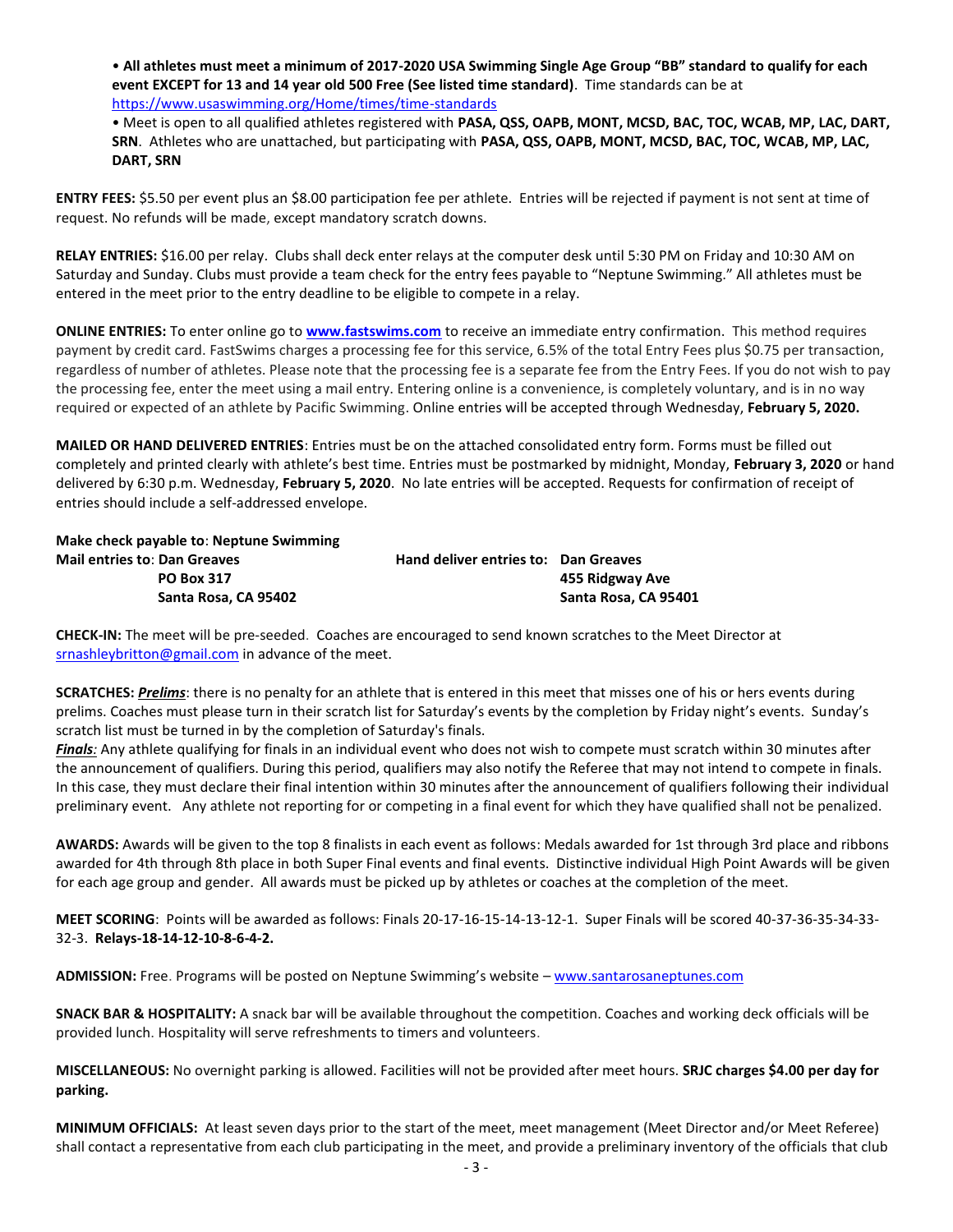is required to provide for each session. Each club shall, by the start of the meet, provide to the Meet Director or designee a list of Officials who have agreed to represent that club during each session of the meet.

At the meet, meet management shall conduct an inventory of officials, and shall compare the number of athletes entered in each session by each club with the number of officials present representing each club. If meet management certifies that a club has not provided sufficient officials for any session of the meet in accordance with the table below, excluding finals in a prelims and finals meet, the club shall be fined \$100 per missing official per session of the meet.

| Club athlete entered in session | Trained and carded officials requested |
|---------------------------------|----------------------------------------|
| $1 - 10$                        |                                        |
| $11 - 25$                       |                                        |
| $26 - 50$                       |                                        |
| 51-75                           |                                        |
| 76-100                          |                                        |
| 100 or more                     |                                        |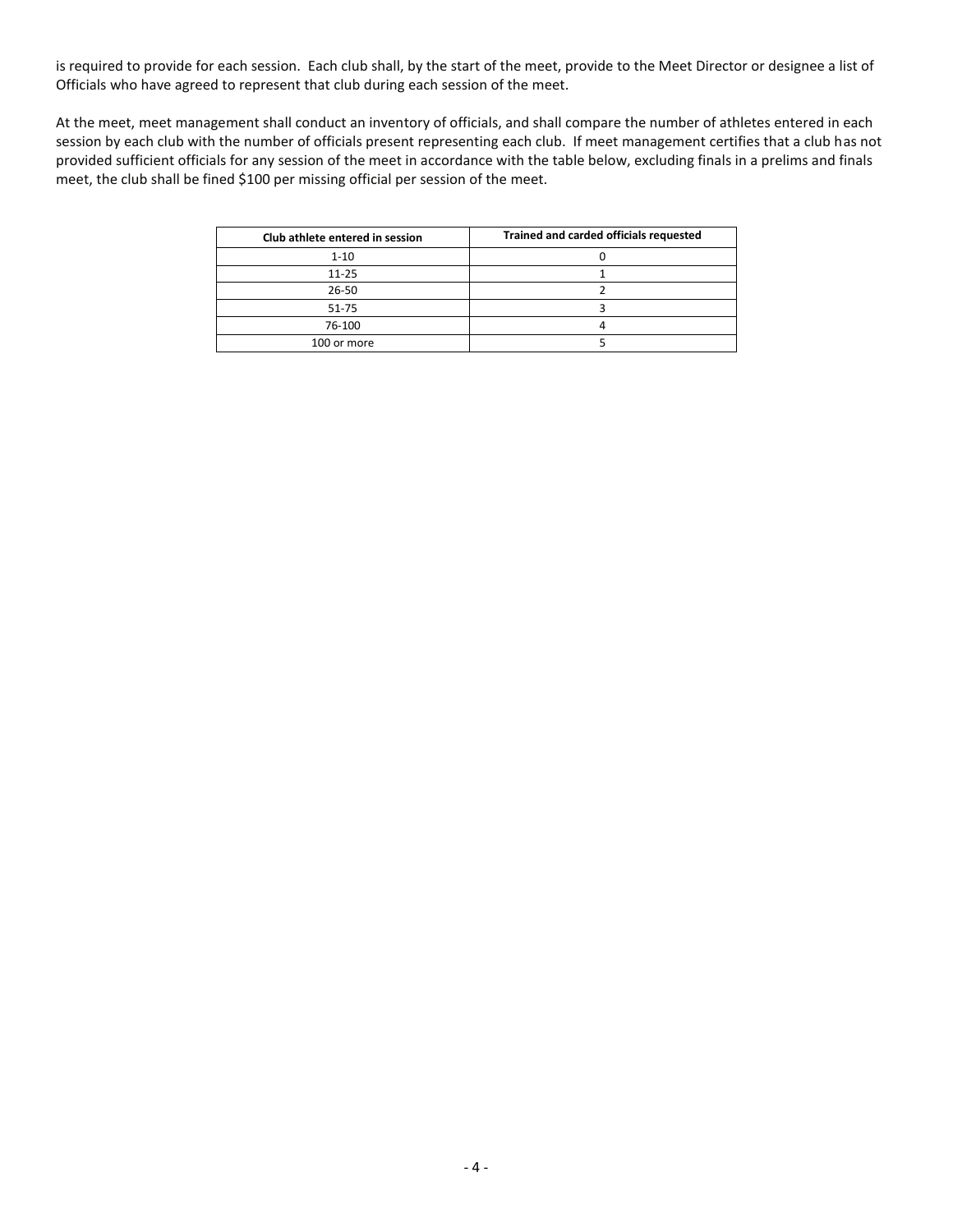## **EVENT SUMMARY**

| FRIDAY, FEBRUARY 14TH, 2020 |        |        |        |        |  |  |  |  |  |
|-----------------------------|--------|--------|--------|--------|--|--|--|--|--|
| <b>10 UN</b>                | 11     | 12     | 13     | 14     |  |  |  |  |  |
| 500 FR                      | 500 FR | 500 FR | 400 IM | 400 IM |  |  |  |  |  |
|                             |        |        | 500 FR | 500 FR |  |  |  |  |  |

|              |              | SATURDAY, FEBRUARY 15TH, 2020 |        |        |              |               | SUNDAY, FEBRUARY 16TH, 2020 |          |          |
|--------------|--------------|-------------------------------|--------|--------|--------------|---------------|-----------------------------|----------|----------|
| <b>10 UN</b> | 11           | 12                            | 13     | 14     | <b>10 UN</b> | 11            | 12                          | 13       | 14       |
| 200 MR       | 200 MR       | 200 MR                        | 200 MR | 200 MR | 200 FR-R     | 200 FR-R      | 200 FR-R                    | 200 FR-R | 200 FR-R |
| 50 FR        | <b>50 FR</b> | 50 FR                         | 50 FR  | 50 FR  | 100 FR       | <b>100 FR</b> | 100 FR                      | 100 FR   | 100 FR   |
| 100 BK       | 100 BK       | 100 BK                        | 100 BK | 100 BK | <b>50 BK</b> | <b>50 BK</b>  | 50 BK                       | 200 BK   | 200 BK   |
| 50 FL        | 50 FL        | 50 FL                         | 200 FL | 200 FL | 100 FL       | 100 FL        | 100 FL                      | 100 FL   | 100 FL   |
| 100 BR       | 100 BR       | 100 BR                        | 100 BR | 100 BR | <b>50 BR</b> | <b>50 BR</b>  | <b>50 BR</b>                | 200 BR   | 200 BR   |
|              | 200 IM       | 200 IM                        | 200 IM | 200 IM |              | 200 FR        | <b>200 FR</b>               | 200 FR   | 200 FR   |

| Friday, February 14, 2020 |               |                  |                         |               |                |  |  |  |  |  |  |
|---------------------------|---------------|------------------|-------------------------|---------------|----------------|--|--|--|--|--|--|
| Meet Starts At 5:00pm     |               |                  |                         |               |                |  |  |  |  |  |  |
| <b>Women's Event #</b>    | Min. Standard | <b>Age Group</b> | Min. Standard           | Men's Event # |                |  |  |  |  |  |  |
| $\mathbf{1}$              | 5:46.79       | 13               | 400 IM (Timed Finals)   | 5:26.49       | $\overline{2}$ |  |  |  |  |  |  |
| 3                         | 5:39.90       | 14               | 400 IM (Timed Finals)   | 5:17.39       | 4              |  |  |  |  |  |  |
| 5                         | 7:34.49       | 10 & UN          | 500 Free (Timed Finals) | 7:29.79       | 6              |  |  |  |  |  |  |
| $\overline{7}$            | 6:56.09       | 11               | 500 Free (Timed Finals) | 6:50.09       | 8              |  |  |  |  |  |  |
| $\overline{7}$            | 6:37.29       | 12               | 500 Free (Timed Finals) | 6:37.29       | 8              |  |  |  |  |  |  |
| $\overline{7}$            | 6:00.00       | 13               | 500 Free (Timed Finals) | 5:50.00       | 8              |  |  |  |  |  |  |
| $\overline{7}$            | 5:50.00       | 14               | 500 Free (Timed Finals) | 5:40.00       | 8              |  |  |  |  |  |  |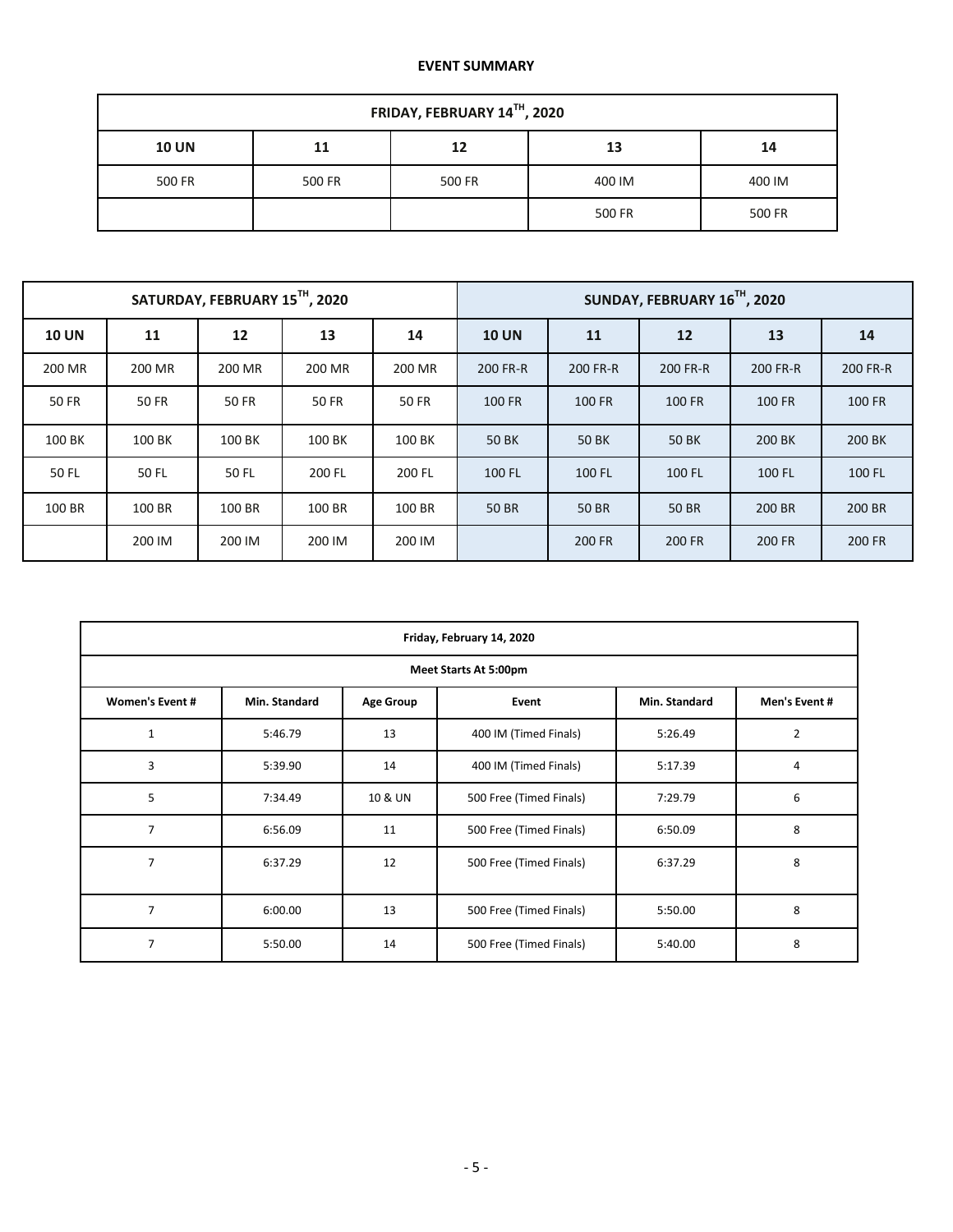| Saturday Finals Schedule, February 15. 2020 |               |                  |                  |               |               |  |  |  |  |  |
|---------------------------------------------|---------------|------------------|------------------|---------------|---------------|--|--|--|--|--|
| <b>Women's Event #</b>                      | Min. Standard | <b>Age Group</b> | Event            | Min. Standard | Men's Event # |  |  |  |  |  |
| 301                                         |               | <b>OPEN</b>      | 200 Medley Relay |               | 302           |  |  |  |  |  |
| $\boldsymbol{9}$                            | 2:53.29       | 11               | 200 IM           | 2:56.39       | 10            |  |  |  |  |  |
| 9                                           | 2:47.69       | 12               | 200 IM           | 2:44.19       | 10            |  |  |  |  |  |
| $\boldsymbol{9}$                            | 2:43.09       | 13               | 200 IM           | 2:34.39       | 10            |  |  |  |  |  |
| $\boldsymbol{9}$                            | 2:39.39       | 14               | 200 IM           | 2:28.59       | 10            |  |  |  |  |  |
| 11                                          | 35.19         | 10 & U           | 50 Free          | 34.49         | 12            |  |  |  |  |  |
| 13                                          | 32.49         | 11               | 50 Free          | 32.29         | 14            |  |  |  |  |  |
| 13                                          | 31.49         | 12               | 50 Free          | 30.29         | 14            |  |  |  |  |  |
| 13                                          | 31.09         | 13               | 50 Free          | 28.99         | 14            |  |  |  |  |  |
| 13                                          | 30.29         | 14               | 50 Free          | 27.89         | 14            |  |  |  |  |  |
| 15                                          | 1:30.69       | 10 & U           | 100 Back         | 1:29.29       | 16            |  |  |  |  |  |
| 17                                          | 1:20.99       | 11               | 100 Back         | 1:21.19       | 18            |  |  |  |  |  |
| $17\,$                                      | 1:18.49       | 12               | 100 Back         | 1:16.29       | 18            |  |  |  |  |  |
| 17                                          | 1:14.19       | 13               | 100 Back         | 1:09.99       | 18            |  |  |  |  |  |
| 17                                          | 1:12.09       | 14               | 100 Back         | 1:06.99       | 18            |  |  |  |  |  |
| 19                                          | 41.79         | 10 & U           | 50 Fly           | 34.49         | 20            |  |  |  |  |  |
| 21                                          | 35.39         | 11               | 50 Fly           | 36.59         | 22            |  |  |  |  |  |
| 21                                          | 34.19         | 12               | 50 Fly           | 34.49         | 22            |  |  |  |  |  |
| 23                                          | 2:42.69       | 13               | 200 Fly          | 2:33.19       | 24            |  |  |  |  |  |
| 23                                          | 2:38.29       | 14               | 200 Fly          | 2:27.39       | 24            |  |  |  |  |  |
| 25                                          | 1:44.99       | 10 & U           | 100 Breast       | 1:40.59       | 26            |  |  |  |  |  |
| 27                                          | 1:31.79       | 11               | 100 Breast       | 1:31.39       | 28            |  |  |  |  |  |
| 27                                          | 1:27.69       | 12               | 100 Breast       | 1:24.59       | 28            |  |  |  |  |  |
| 27                                          | 1:24.19       | 13               | 100 Breast       | 1:18.69       | 28            |  |  |  |  |  |
| 27                                          | 1:22.89       | 14               | 100 Breast       | 1:15.69       | 28            |  |  |  |  |  |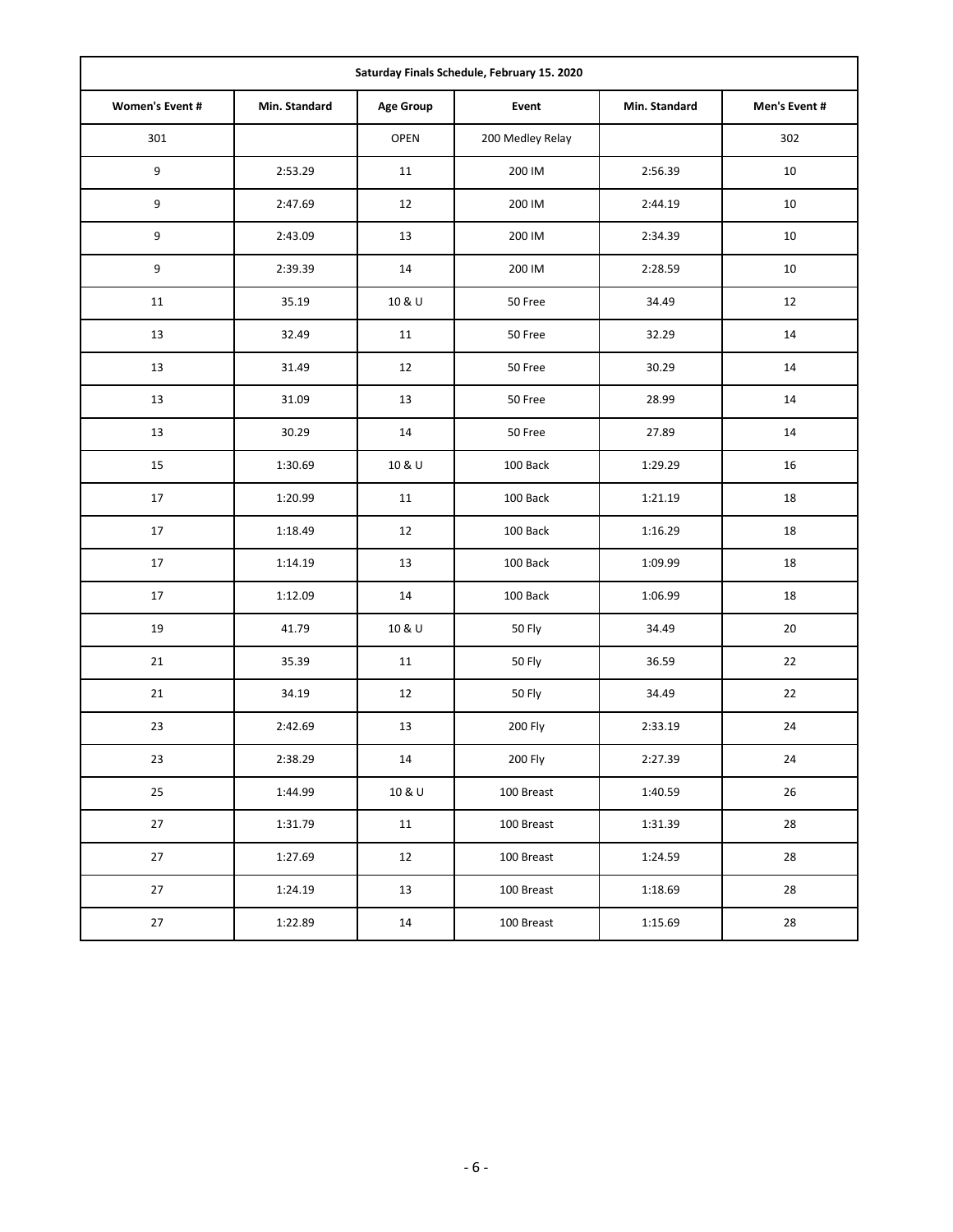| Sunday Finals Schedule, February 16, 2020 |               |                  |                |               |               |  |  |  |  |  |
|-------------------------------------------|---------------|------------------|----------------|---------------|---------------|--|--|--|--|--|
| <b>Women's Event #</b>                    | Min. Standard | <b>Age Group</b> | Event          | Min. Standard | Men's Event # |  |  |  |  |  |
| 303                                       |               | OPEN             | 200 Free Relay |               | 304           |  |  |  |  |  |
| 29                                        | 1:19.99       | 10 & U           | 100 Free       | 1:18.79       | 30            |  |  |  |  |  |
| 31                                        | 1:10.89       | 11               | 100 Free       | 1:10.59       | 32            |  |  |  |  |  |
| 31                                        | 1:08.29       | 12               | 100 Free       | 1:05.89       | 32            |  |  |  |  |  |
| 31                                        | 1:07.09       | 13               | 100 Free       | 1:03.29       | 32            |  |  |  |  |  |
| 31                                        | 1:05.99       | 14               | 100 Free       | 1:00.99       | 32            |  |  |  |  |  |
| 33                                        | 41.89         | 10 & U           | 50 Back        | 42.39         | 34            |  |  |  |  |  |
| 35                                        | 36.89         | 11               | 50 Back        | 37.79         | 36            |  |  |  |  |  |
| 35                                        | 35.69         | 12               | 50 Back        | 35.29         | 36            |  |  |  |  |  |
| 37                                        | 2:39.69       | 13               | 200 Back       | 2:31.69       | 38            |  |  |  |  |  |
| 37                                        | 2:35.79       | 14<br>200 Back   |                | 2:25.89       | 38            |  |  |  |  |  |
| 39                                        | 1:39.09       | 10 & U           | 100 Fly        | 1:37.09       | 40            |  |  |  |  |  |
| 41                                        | 1:21.69       | 11               | 100 Fly        | 1:22.09       | 42            |  |  |  |  |  |
| 41                                        | 1:18.29       | 12               | 100 Fly        | 1:16.49       | 42            |  |  |  |  |  |
| 41                                        | 1:13.19       | 13               | 100 Fly        | 1:08.99       | 42            |  |  |  |  |  |
| 41                                        | 1:11.59       | 14               | 100 Fly        | 1:06.39       | 42            |  |  |  |  |  |
| 43                                        | 47.49         | 10 & U           | 50 Breast      | 46.59         | 44            |  |  |  |  |  |
| 45                                        | 41.69         | 11               | 50 Breast      | 42.59         | 46            |  |  |  |  |  |
| 45                                        | 39.99         | 12               | 50 Breast      | 39.59         | 46            |  |  |  |  |  |
| 47                                        | 3:02.89       | 13               | 200 Breast     | 2:50.29       | 48            |  |  |  |  |  |
| 47                                        | 2:58.49       | 14               | 200 Breast     | 2:44.89       | 48            |  |  |  |  |  |
| 49                                        | 2:33.89       | 11               | 200 Free       | 2:33.19       | 50            |  |  |  |  |  |
| 49                                        | 2:29.39       | 12               | 200 Free       | 2:23.79       | 50            |  |  |  |  |  |
| 49                                        | 2:25.09       | 13               | 200 Free       | 2:17.39       | 50            |  |  |  |  |  |
| 49                                        | 2:22.19       | 14               | 200 Free       | 2:12.49       | 50            |  |  |  |  |  |